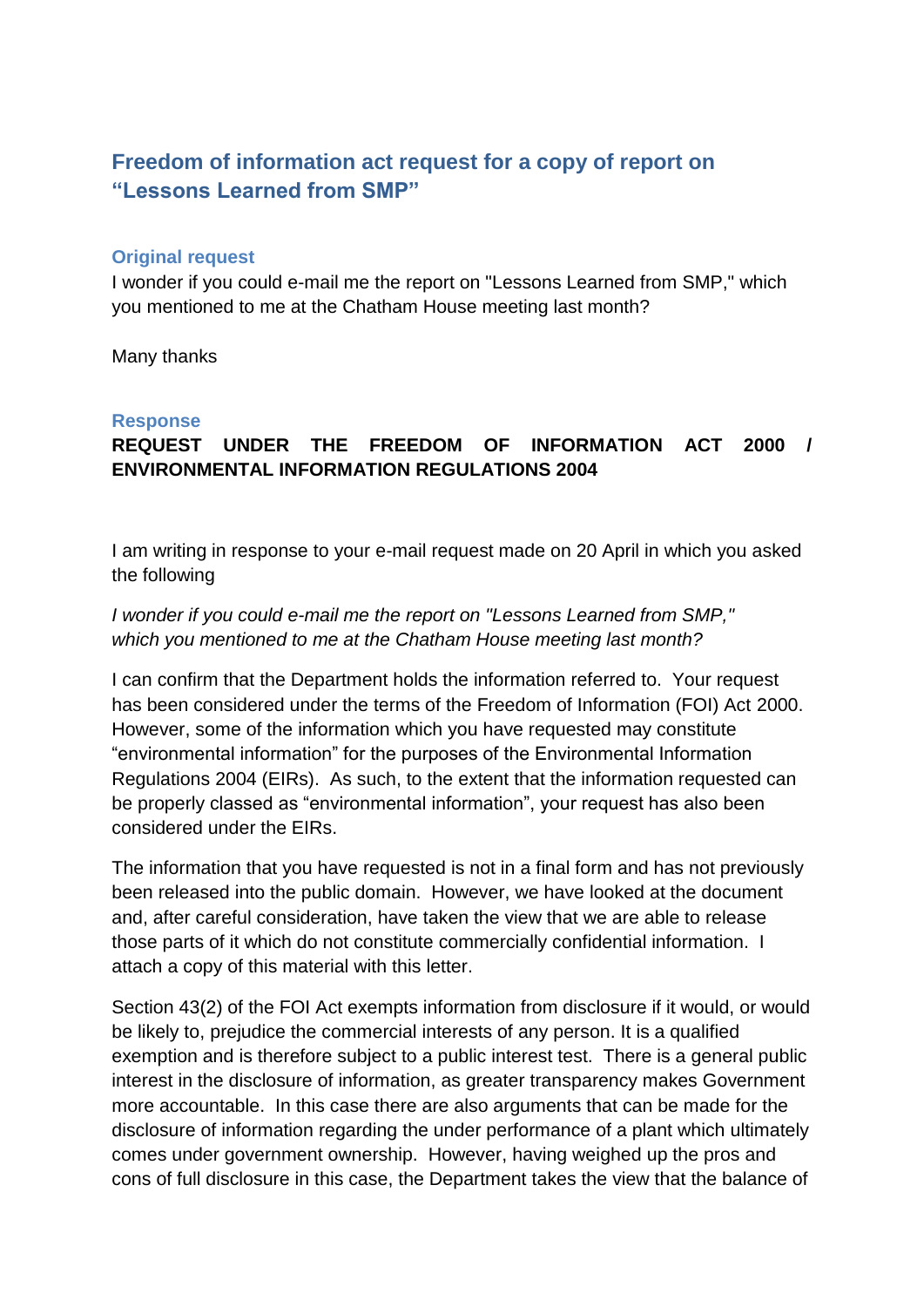public interest falls in favour of redacting certain passages because of the importance of ensuring that the commercial interests of the Nuclear Decommissioning Authority (NDA) are not prejudiced by the disclosure of information which is not common knowledge and which could have a direct adverse impact on NDA's ability to secure the best commercial and financial deals for the taxpayer in its future business activities.

The information which you have requested contains some information which relates to commercial contracts which exist between the NDA and third party commercial organisations. As such, the Department considers that the release of this information would, or would be likely to, prove highly damaging to the NDA's and other organisations' commercial and economic interests, and could also prejudice the relationship between the NDA and its customers.

The application of this qualified exemption requires us to balance these competing public interests. In this case, having considered matters further, we consider that the public interest in favour of disclosing such information is outweighed by the necessity to protect the commercial interests of NDA and third parties. The Department's decision is therefore to withhold the information that we, and the NDA, consider is commercially sensitive.

As previously stated, we consider that some of the information within the scope of your request may be "environmental information" within the EIR. Where this is the case, we consider that the exception under regulation 12(5)(e) of the EIR, relating to the confidentiality of commercial or industrial information, also applies to some of the information within the scope of your request. This exception is also subject to the public interest test and we would refer you to the public interest arguments already outlined above. Having considered the public interest arguments in relation to this exception, the Department's decision is to withhold the information that we, and the NDA, consider is commercially sensitive.

#### Appeals procedure

If you are unhappy with the result of your request for information, you may request an internal review within two months of the date of this letter. If you wish to request an internal review, please contact: Information and Security Rights Team (DECC Shared Service), Department of Business, Innovation & Skills, Victoria 3, 5<sup>th</sup> Floor, 1 Victoria Street, London, SW1H 0ET. Email: [foi@decc.gsi.gov.uk](mailto:foi@decc.gsi.gov.uk)

Please remember to quote the reference number above in any future communications.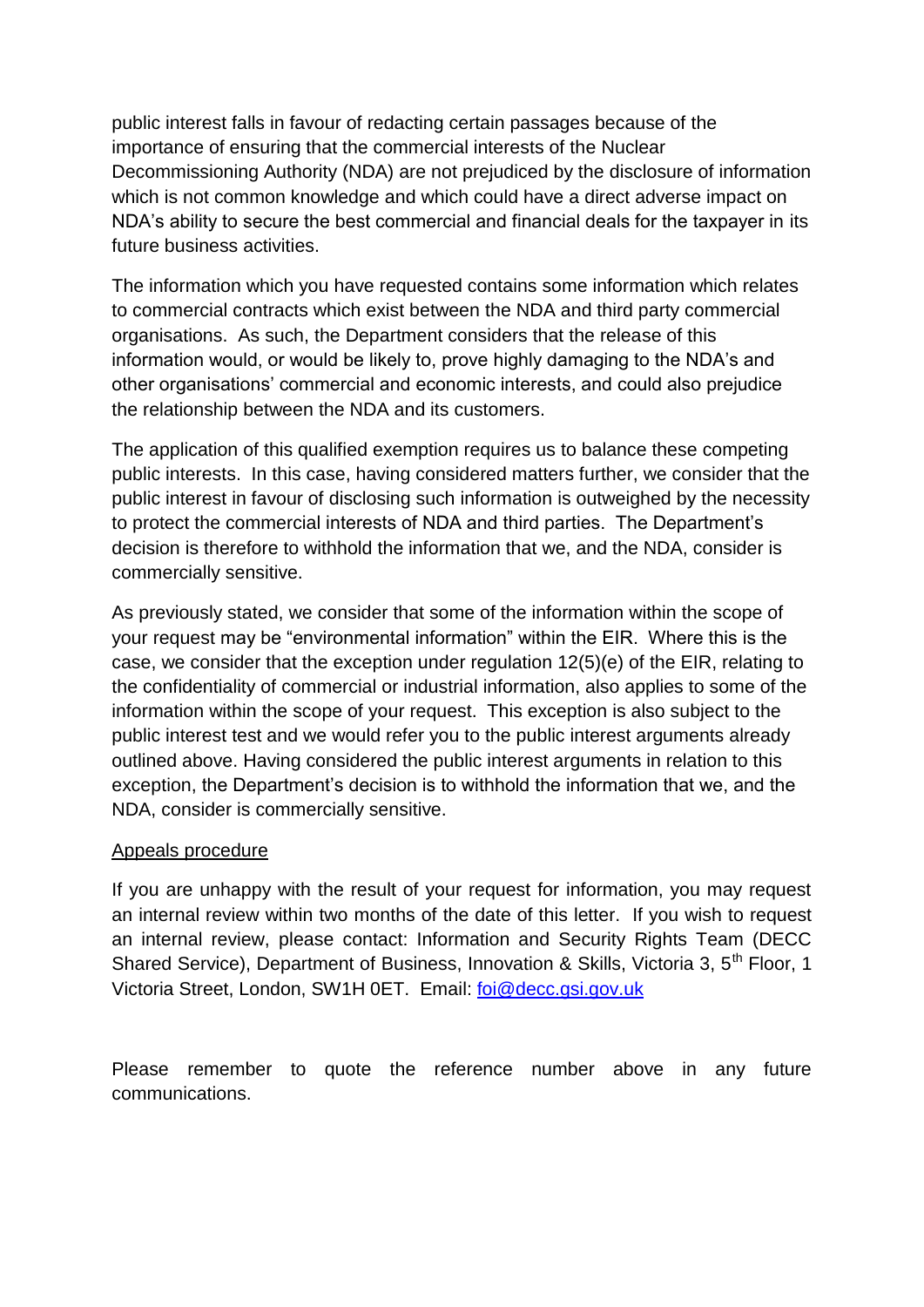If you are not content with the outcome of the internal review, you have the right to apply directly to the Information Commissioner for a decision. The Information Commissioner can be contacted at: Information Commissioner's Office, Wycliffe House, Water Lane, Cheshire, SK9 5AF.

Yours sincerely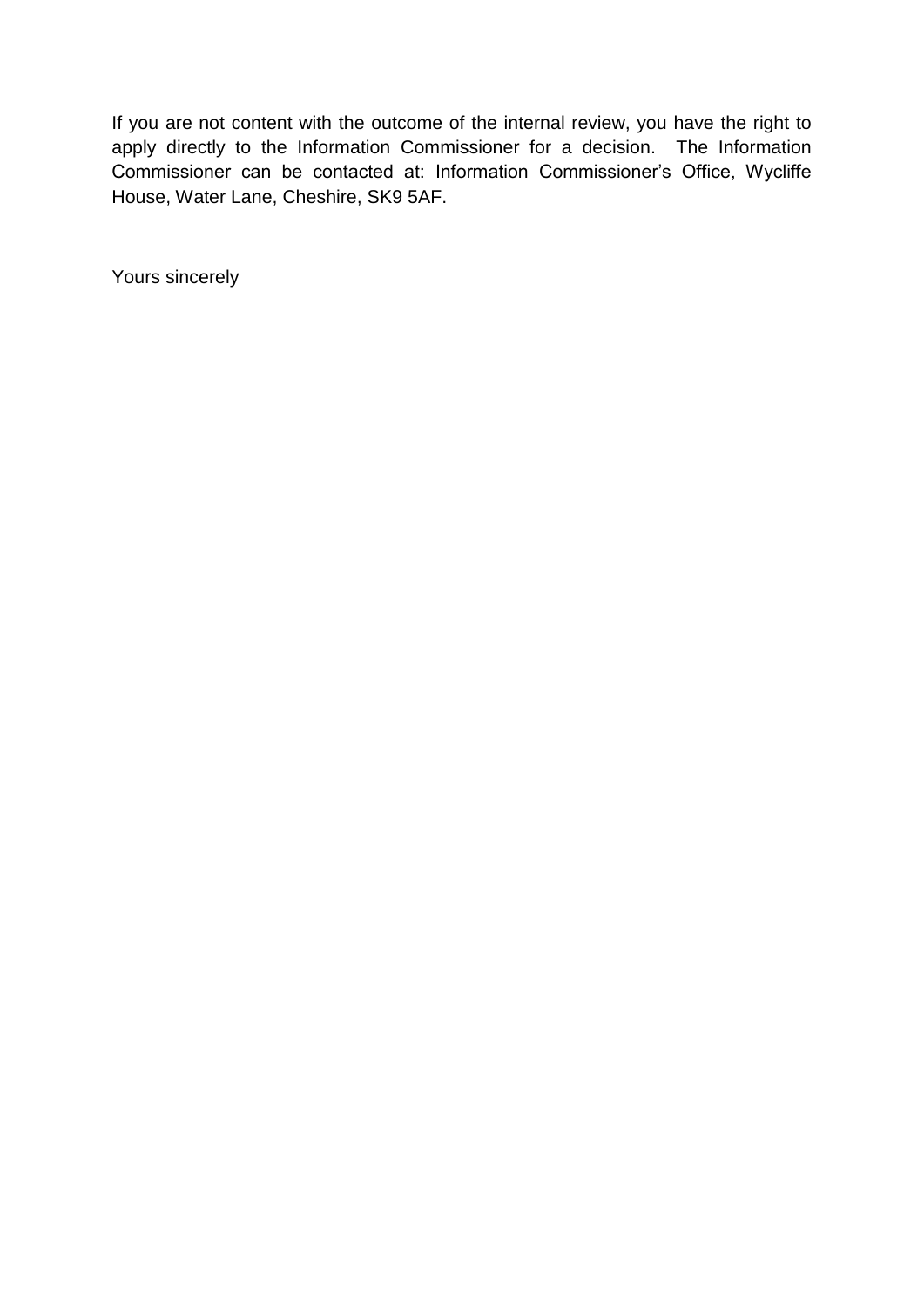# **Copy of Redacted Report**

# **SELLAFIELD MOX PLANT – LESSONS LEARNED REVIEW 18/07/12**

The objective of this review is to identify the lessons learned from the inception, design, build, commissioning and operation and ultimate closure of SMP in order to inform future capital projects across the NDA estate, and wider nuclear sector projects including future plans for plutonium (Pu) management.

### **What was the case for building SMP and what were the policy objectives of doing so?**

The decision to construct SMP was based on a belief that this would be a profitable activity in itself and also enhance prospects for BNFL's reprocessing business. From a policy perspective it was identified as a means of meeting UK and overseas policy objectives of returning separated material and waste in an acceptable form. From a technical perspective the existing MOX Demonstration Facility had already shown on a small scale that MOX manufacture was proven.

#### **What was the operational performance of SMP?**

Actual performance of the plant was very poor. The projected annual throughput of 120te HM put forward in the original SMP business case was reduced over time such that by 2008 the plant's production capability was assessed as being 5-7te HM per year (without modifications) or 15te HM with modifications.

SMP actually manufactured 13.8te HM of MOX fuel during its operating life, achieving its highest annual throughput of 4.8te HM in 2009/10.

#### **Why did SMP perform so badly?**

The original business case assumed that BNFL would acquire Siemens, including its MOX expertise. When the Siemens acquisition was abandoned, BNFL proceeded with SMP nevertheless and relied on its relatively limited in house expertise. As a result, SMP had very significant gaps both in its design and operating capability. This meant that the plant as built was not fit for purpose and struggled from the start with a wide range of operational problems. Construction of the plant before it had been justified resulted in a significant hiatus between completion of construction and the plant entering operations. In addition, the SMP culture (as part of the Sellafield site) was not well suited to a precision manufacturing production facility and for much of its operating life there was an unwillingness to face up to the scale of the problems facing the plant.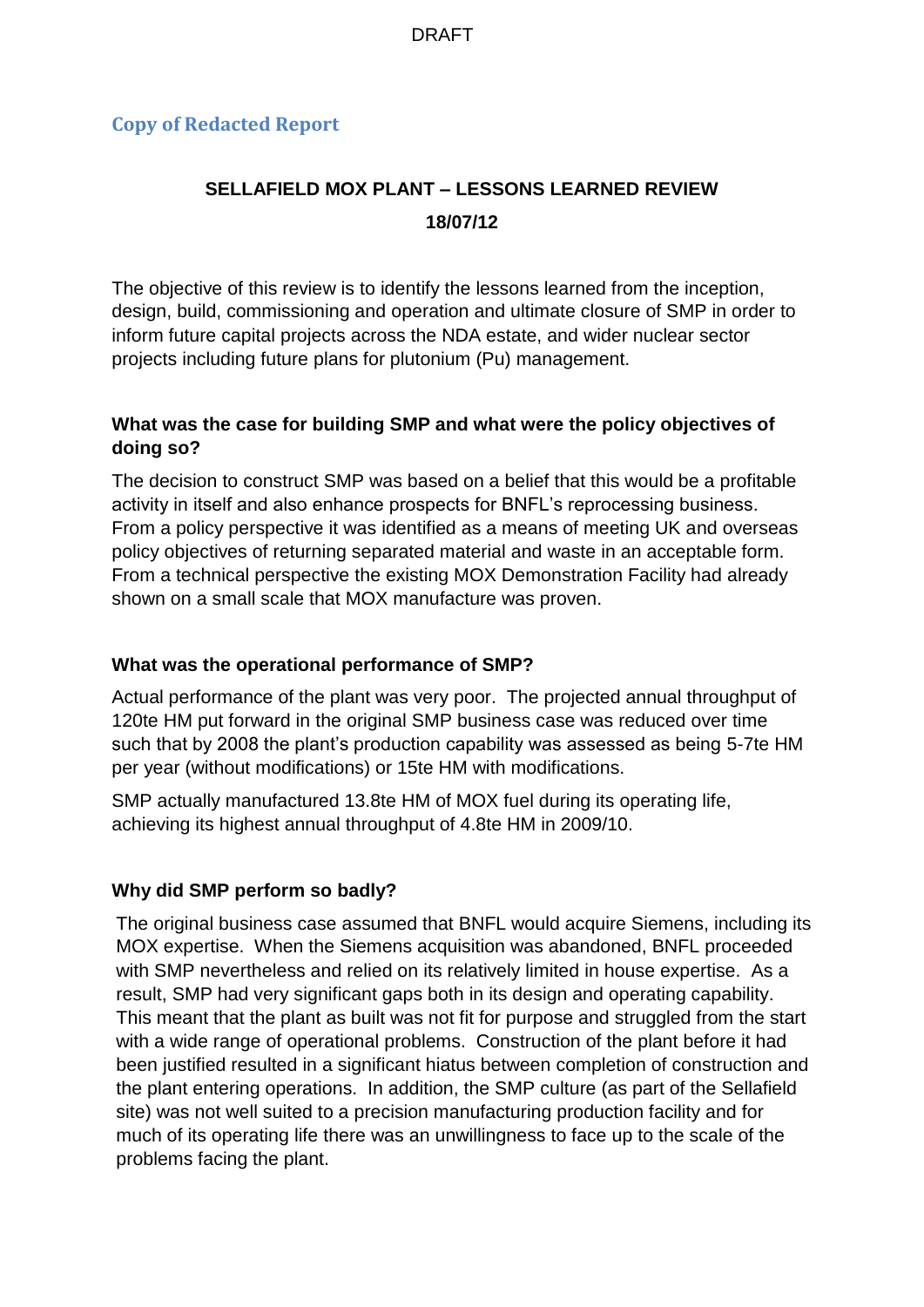## **What were the costs and financial performance compared to plan?**

The original SMP business plan projected an NPV of £400m from the project. In fact the costs of the plant very significantly exceeded the revenues earned:

| £M                      | Lifetime<br>to 2011/12 | <b>Post closure</b><br>2012/13-<br>2016/17 | TOTAL   |
|-------------------------|------------------------|--------------------------------------------|---------|
| <b>SMP</b>              |                        |                                            |         |
| Revenue                 |                        |                                            |         |
| From MOX fabrication    |                        |                                            |         |
| From JU contract        |                        |                                            |         |
| Costs                   |                        |                                            |         |
| Operating and overheads | (921)                  |                                            | (921    |
| Capital / projects      | (550)                  |                                            | (550)   |
|                         | (1,471)                |                                            | (1,471  |
| Net costs               |                        |                                            |         |
| Sub-contracts           |                        |                                            |         |
| Revenue                 |                        |                                            |         |
| Costs                   |                        |                                            |         |
| Net costs               |                        |                                            |         |
| <b>Total net costs</b>  | (1,373)                | (51)                                       | (1.424) |

Note: Figures are stated at historical money values. Projected figures relating to future years are in constant September 2011 money values

 The capital and operating costs of SMP through to its closure in 2011/12 were £1,471M. Within this, capital costs through to the operational phase of commissioning at the end of 2001/02 were £484M, compared with BNFL Board approval in June 1993 of £280M.



 The total net costs of the plant, including losses on sub-contracts, are projected to be £1,424M. In addition to this, the future costs of cleaning out and decommissioning the plant are estimated at £0.8BN (in 2011 money values), giving an aggregate net total loss for the full plant lifecycle of around £2.2BN. Against this, however, there would have been substantial costs of dealing with the separated Pu and waste arising.

#### **What will prevent similar mistakes being made in the future?**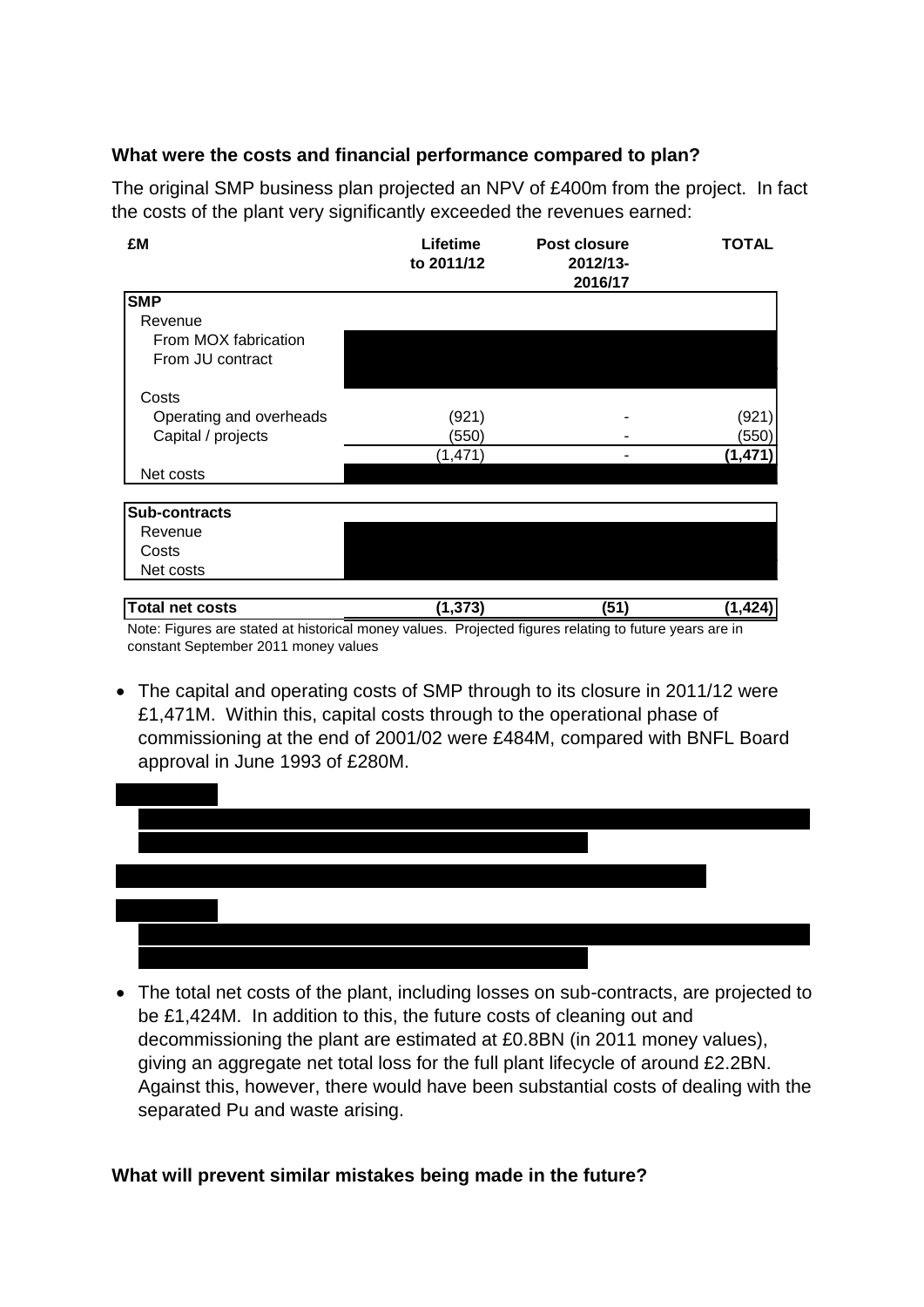If a decision is made to construct a new MOX plant in the UK, lessons from SMP should be used to inform decision making, planning and execution of the project covering areas including:

- having the right skills and capability which may involve making use of appropriate third party experience;
- ensuring there is a good design in place and early resolution of any design issues;
- realistic costing and planning;
- avoiding imposition of artificial time and cost constraints;
- safeguarding value for money (VFM) by seeking to minimise risk exposure of the UK taxpayer through, inter alia, a robust contractual framework;
- ensuring fit for purpose, consistent operational / safety design criteria that are as far as possible, not modified over time;
- not carrying on when issues arise until there is clarity on the cost implications and scale of the correction that is required;
- clarity and consistency in the basis of VFM analysis;
- ensuring good quality project management including realistic targets, performance metrics and a gated process;
- ensuring appropriate phasing in the project plan, for example, only building the plant and entering into contracts with customers after justification is in place;
- ensuring there are robust governance arrangements in place, both with government and with the responsible corporate board, an appropriately qualified governance team with the necessary commercial and financial skills and that government has appropriate levers over its funding commitments and a clear monitoring framework; and
- addressing cultural issues, including openness, honesty and realistic reporting.

## **Project check list – lessons learned from SMP**

Significant improvements in project management have been developed in recent years by NDA and its contractors but there is still room for improvement. Based on the SMP experience, it is considered that existing project assessment procedures should be reviewed to ensure that any check list should include the following items:

- Design and technology
	- $\circ$  Is the technology well established or if not is it supported by a robust development programme?
	- o Are innovations pragmatic and / or underpinned by demonstrated performance in a directly relevant environment?
	- o Are there any outstanding design issues?
	- o Have operational and production risks been identified and addressed?